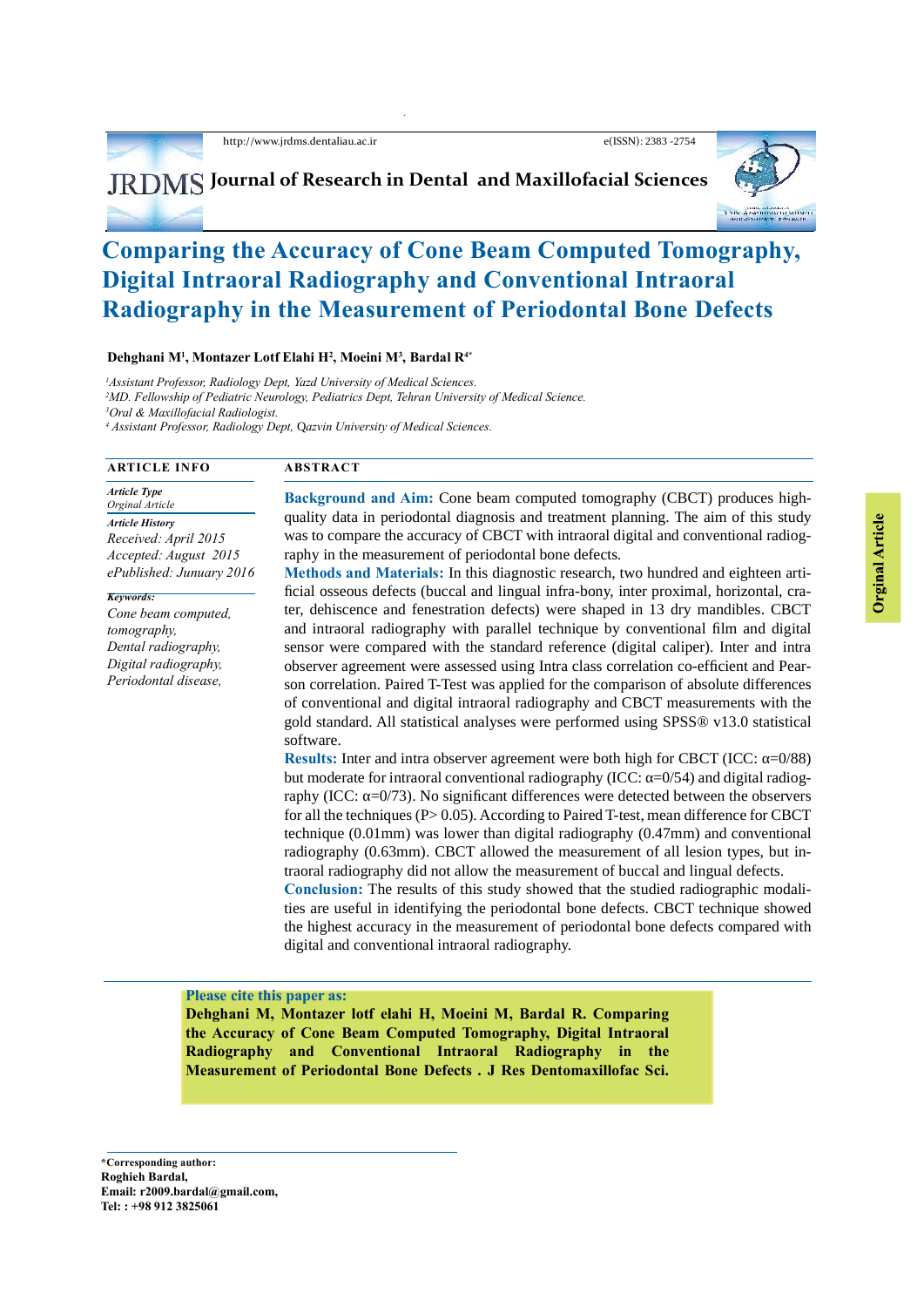### Comparing the Accuracy of Radiography in the Measurement of Periodontal Bone Defects

# **Introduction:**

 Early detection of periodontal disease is important to prevent tooth loss.<sup>(1)</sup> The incidence of this disease has increased  $(2)$  and has been estimated to be about 30% in the western countries. (3) Three-dimensional (3D) observations and the ability to measure the different aspects of alveolar bone are important in the detection of periodontal disease. Previous studies have revealed that the height of alveolar bone is more useful in determining the treatment protocol and prognosis compared with the measurements from the CEJ or the depth of intra osseous lesions.<sup>(4)</sup> Although different diagnostic techniques including probing and radiologic methods such as panoramic, bitewing and periapical radiography have been introduced, but providing a two-dimensional view is the major limitation of these methods. $(5, 6)$ 

 Computed tomography can overcome this limitation by providing  $3D$  data.<sup>(5)</sup> However, disadvantages such as higher radiation dose, greater costs and low diagnostic resolution led the scientists to implement a more accurate diagnostic modality. Nowadays, cone beam computed tomography (CBCT) is being used in many dental fields.<sup>(6)</sup> Several studies have evaluated the accuracy of this modality.<sup> $(1-5, 7, 8)$ </sup> Although all these studies have shown the appropriate accuracy of this method, but the small sample size is their major limitation. Therefore, this study was designed to evaluate the accuracy of CBCT, intraoral digital radiography and intraoral conventional radiography in the detection of periodontal infra-bony defects.

# **Methods and Materials:**

http://www.jrdms.dentaliau.ac.ir Journal of Research in Dental and Maxillofacial Sciences, Vol 1,No 1, Winter 2016 35 This diagnostic research was conducted on thirteen dry human mandibles at the Anatomy Department of Yazd and Hamedan Universities of Medical Sciences. Two hundred and eighteen defects were formed in the dry mandibles. (5) These defects had nine different types, which included: (three-wall  $(n=19)$ , two-wall  $(n=16)$  and onewall (n=14) lesions, horizontal buccal and lingual bone lesions (n=57), dehiscence (n=15), fenestration (n=15), buccal and lingual furcation involve-

ment (n=30), even and uneven craters (n=25), buccal and lingual infra-bony defects (n=17). These defects were formed with 1 and 0.8 fissure burs and  $\frac{1}{2}$  and  $\frac{1}{4}$  round burs. <sup>(5)</sup> (Figure 1)



**Figure 1-1- dry mandible**



**Figure 1-2- infrabony lesion**



 **Figure 1-3- infrabony lesion**

 In order to signify the occlusion surface, an orthodontic wire was used as a marker. For all the lesions, the orthodontic wire was a reference point except for the horizontal lesions, which the reference point was set at the CEJ. The measurements in this study were performed with a modified digital caliper. (Figure 2)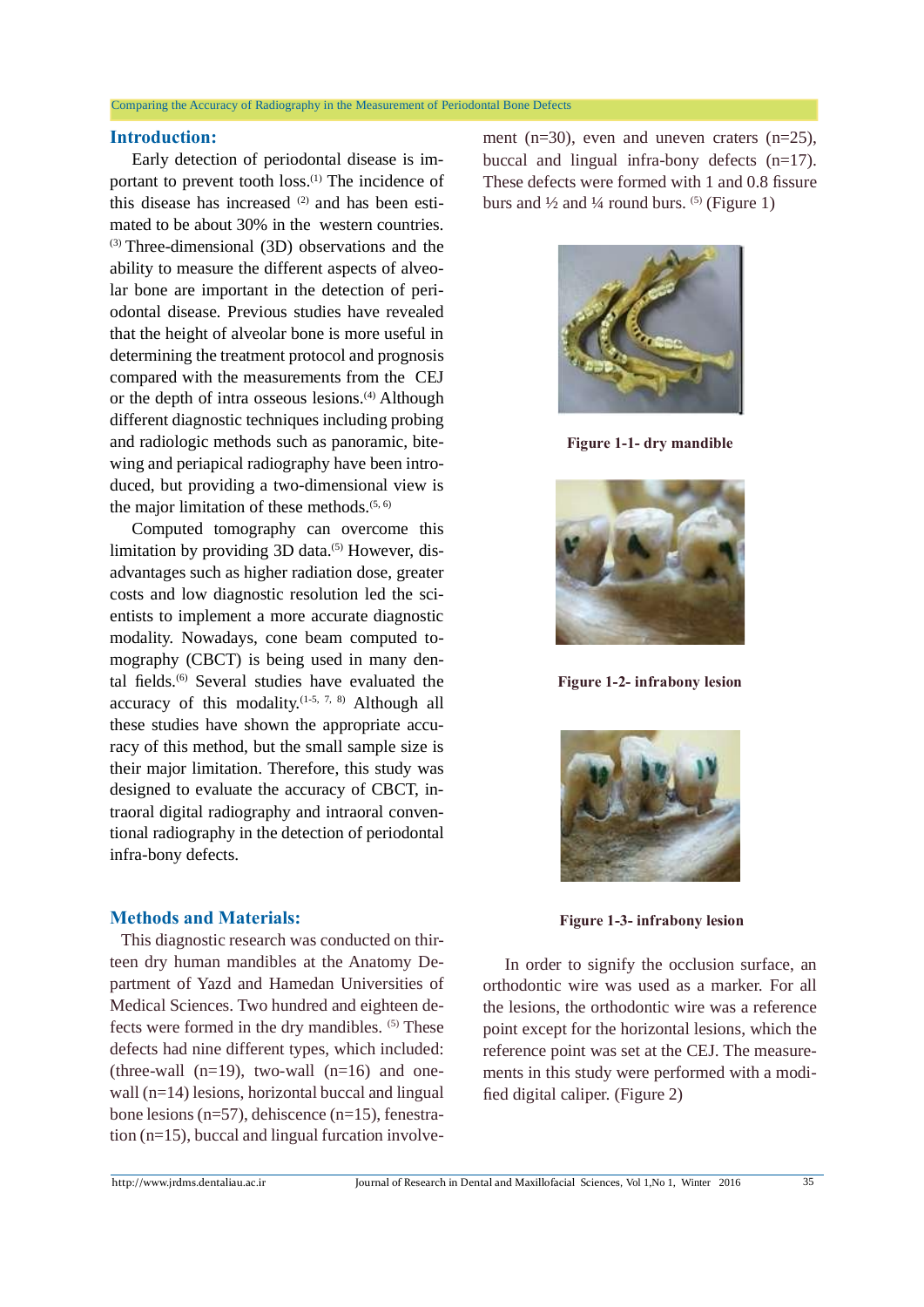#### *M.Dehghani,et al.,*



**Figure 2- Digital caliper**

 The caliper was entered into the depth of the defects with a 0.6mm orthodontic wire. For determining the horizontal defects in buccal or lingual surfaces, measurements were done in three different zones: mesio-buccal, mid-buccal and disto-buccal. The deepest level was recorded.(5) For evaluation of bone destructions in the dehiscence of buccal, lingual and interproximal infra-bony lesions, the deepest level was recorded. In fenestrations, we measured the mesiodistal transversal length. For crater defects, the deepest space between the orthodontic wire and the bottom of the crater was measured. If the crater was uneven, the difference between buccal and lingual surfaces was also measured.

 Before taking any radiographs, the mandibles were entered into a plexi glass box filled with water in order to simulate soft tissue.<sup>(8)</sup> Images were taken with Planmeca Prostyle device (Helsinki, Finland) using long cone and parallel method with XCP film holder and E-Speed Kodak size 2 films (vee kay brothers, Panjabi, India). Focal spot-object distance was 30cm. Radiographic parameters were KVP=60 and mAs= 0.25 for posterior teeth and KVP=60 and mAs=0.20 for anterior teeth. The radiographs were processed in an automatic processor (Hope, America) in fresh processing solutions (champion, licensed by England) in a labyrinthine darkened chamber equipped with a safety lamp (GBX-2; Kodak, Eastman Kodak Company, USA). The measurements were made on the view box with a digital caliper (Figure 3).



**Figure 3-Intraoral radiographs of periodontal lesions obtained by kodak film (a) and PSP (b) with parallel method.**

 In digital radiographic method, we used PSP sensors and the intraoral radiographs were taken with ProlinX device (Planmeca, Helsinki, Finland) using long cone and parallel method with XCP film holder. Focal spot-object distance was 30cm. Radiographic parameters were KVP=60 and mAs= 0.10 for posterior teeth and KVP=60 and mAs=0.06 for anterior teeth. The digitalized radiographic images were transferred to the Scanora software (Soredex, Finland). After calibration of the linear distance measuring tool, the depths of the lesions were evaluated. CBCT scans were made by Promax 3D device (Planmeca, Helsinki, Finland) (Figure 4)



**Figure 4-CBCT unit**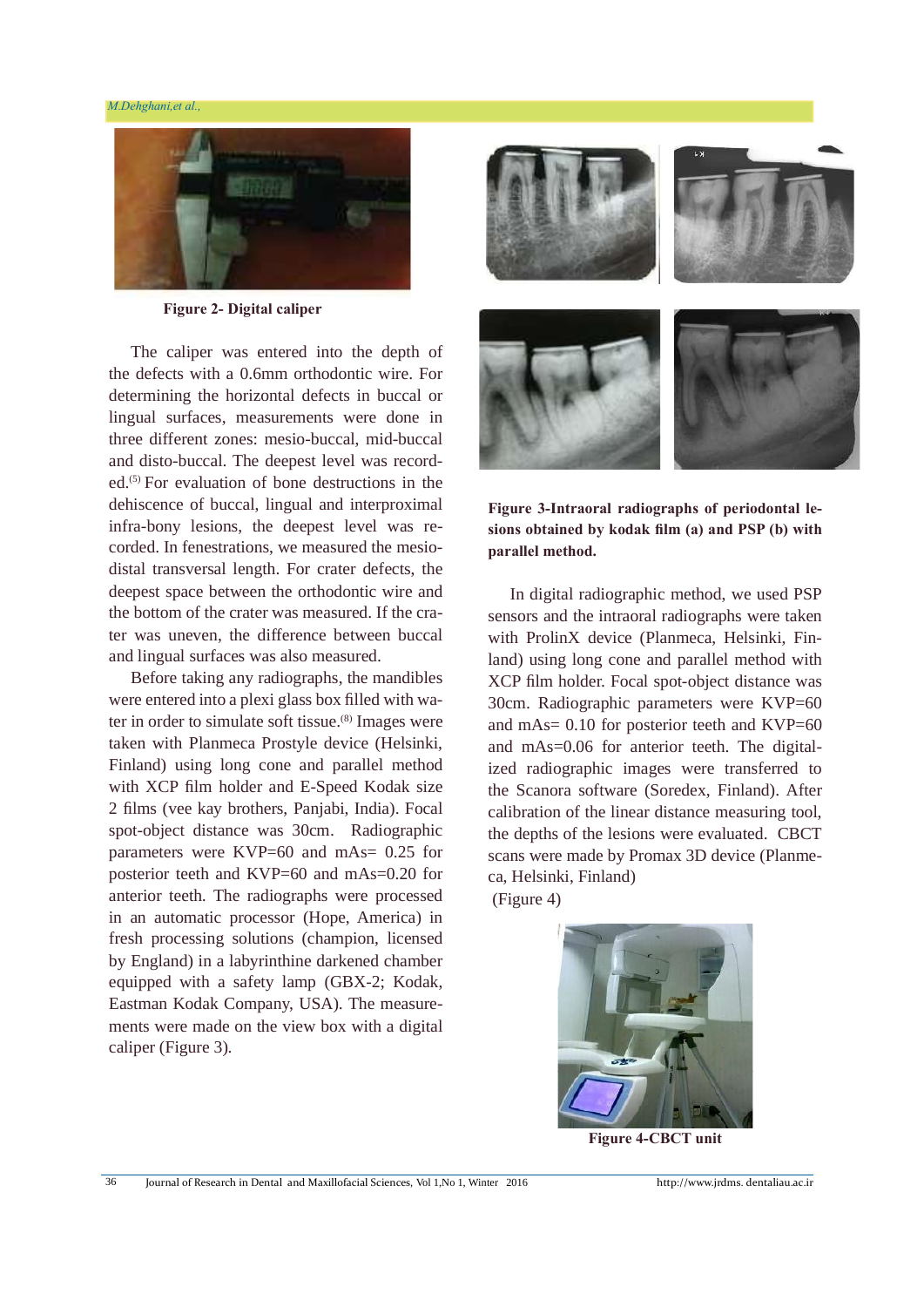with the following parameters: Field of view=8 8cm, KVP =70, mA =6, T=12.083 s, Resolution= 0.125. Each radiograph was analyzed twice by two maxillofacial radiologists in a time interval separated by one month. Data

Were recorded in designated lists. After collecting the data, measurements were compared with the references using Paired T- test (SPSS® v13.0 statistical software). The validity and reliability of each technique were determined twice by a maxillofacial radiologist and a trained resident. Correlation co-efficient and Pearson correlation were evaluated and intra and inter observer agreement were measured. The values of 0.4-0.6, 0.6-0.8 and 0.8-1.0 were representative of moderate, good and high agreement, respectively.

# **Results:**

 Inter observer agreement in the detection of all the lesions was 92%. In CBCT method, Pearson correlation was  $87\%$ . ICC was  $=0/73$ in Digital radiography technique while Pearson correlation was equal to 23%. Conventional intraoral radiography had ICC of  $= 54\%$  and Pearson correlation equivalent to 23%. The results showed that a good agreement existed between CBCT technique and the golden standard in contrast to intraoral digital and conventional radiography. (Table 1) Although the accuracy of CBCT was higher than other methods, there was no statistical significant differences between different methods and the golden standard. (Table 1)

**Table 1- Comparison of the pearson correlation,**

| mean difference and discrepancy of CBCT, digi-<br>tal and conventional intraoral radiography |                         |                         |                         |
|----------------------------------------------------------------------------------------------|-------------------------|-------------------------|-------------------------|
|                                                                                              | <b>CBCT/GS</b>          | Digital/GS              | Intra oral film/ GS     |
| Pearson correlation<br>(PV)                                                                  | $0 > 0.87$ ( $> 0.05$ ) | $0 > 0.05$ ( $> 0.05$ ) | $0 > 0.09$ ( $> 0.05$ ) |
| Mean difference $\pm$ SD                                                                     | $0.01 \pm 1.39$         | $0.47 \pm 3.40$         | $0.63 \pm 3.85$         |
| $P_V$                                                                                        | 0.91                    | 0.20                    | 0.13                    |
| Discrepancy 0.5 mm                                                                           | 65%                     | 18.8%                   | 18.3%                   |
| Discrepancy 1 mm                                                                             | 92%                     | 36.9%                   | 32%                     |

ments in CBC1 were overestimated in 01.8%<br>of the cases while in intraoral digital and con-<br>ventional radiography, the measurements were<br>http://www.jrdms.dentaliau.ac.ir Journal of Research in Dental and Maxillofacial Scien With an acceptable discrepancy of 0.5 to 1mm, CBCT provided more reliable results than other diagnostic methods. (Table1) the measurements in CBCT were overestimated in 61.8% of the cases while in intraoral digital and conventional radiography, the measurements were

underestimated in 53.6% and 61.7% of the cases. **Discussion:**

 Previous studies have demonstrated the reliability of CBCT in implant placements, orthodontics and surgeries. Only few studies have evaluated this method in the diagnosis of periodontal diseases. Studies that have evaluated the extent of vertical alveolar bone defects have also showed that, there was a good agreement between radiographic and clinical findings.<sup>(9, 10)</sup> Probing and two-dimensional views of radiographic images provide limited information and cannot visualize the buccal and lingual defects. (6)CBCT technology with 3D views has resolved the mentioned limitations. (1) Misch et al. stated that measurements with CBCT are as accurate as direct measurements using a periodontal probe and as reliable as intraoral radiographs in interproximal areas. (5)

 Mol et al. stated that, if buccal and lingual defects were not detectable with intraoral radiography, CBCT could be considered as the best available technique. Considering the various benefits, CBCT is currently being considered as the best diagnostic modality in periodontology. (4) Mol and Balasundaram compared image quality between CBCT and intraoral radiography in the evaluation of alveolar bone levels. They concluded that CBCT provided slightly better diagnostic and quantitative information on bone levels in 3D views compared with conventional radiography<sup>(4)</sup>

 In our study, considering the limitations of two-dimensional views, the validity was found to be in average value. CBCT method showed a good validity which was in line with previous reports.(4, 5, 8) Considering the results of Pearson Correlation, there was a good correlation between CBCT scans and the reference in the detection of bone lesions. However, a weak correlation was found between digital and conventional intraoral radiographic methods with the golden standard. Our findings supported the findings of the study by Misch et al (CBCT: $0.62$  and film:  $0.53$ ). <sup>(5)</sup>

 Our study showed smaller standard deviation for CBCT compared with other methods. This result indicated the higher accuracy of CBCT. The mean difference between CBCT findings and the reference was 0.01mm versus 0.63mm for intraoral radiography.

In a study by Misch and colleague, the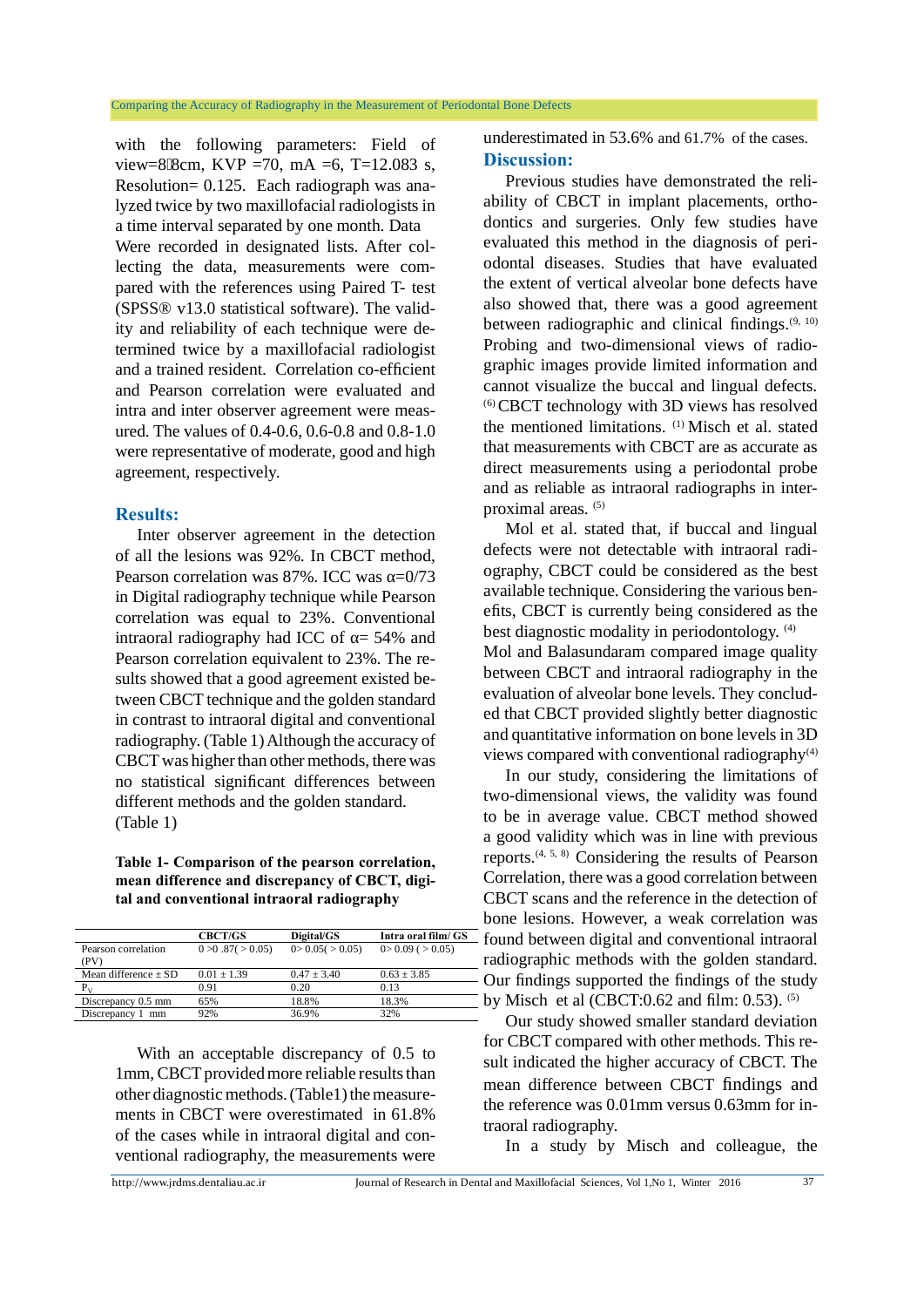accuracy of intraoral radiography was reported higher compared to CBCT and probing. <sup>(5)</sup> This difference can be attributed to different diagnostic methods. They suggested the CEJ as the reference point and used Gutta-percha as a depth measurement guidance. This reference point may change the results because CBCT is not efficient in detecting the CEJ. The use of Gutta-percha in in-vitro studies can mend the limitations of intraoral radiography and may lead to false accuracy of these radiographic images.

 Vandenberghe and colleagues in 2007 showed the difference between the reference and CBCT and digital radiography to be 0.13-1.67mm and 0.19-1.66mm, respectively. $(8)$  We found a higher accuracy for CBCT compared with their findings. This controversy can be attributed to the differences in the applied methods. Gutta-percha was used transversally in the CEJ line in buccal and lingual views. Therefore, the depth was determined as a space between a point and a line. In the present study, we used an orthodontic wire at the occlusal surface. Therefore, the depth was measured as a space between two points. Our method modulates the limitations.

 Bonadkar et al in 2015 showed that there was a very high correlation of 0.988 between surgical and CBCT measurements. <sup>(11)</sup> Numerous studies have reported that CBCT images can provide measurements of periodontal bone levels and defects, comparable with intraoral radiography.  $(5, 8)$  If a discrepancy of about 0.5 to 1mm is acceptable, the accuracy of CBCT scans would be 65% and 92% for 0.5 and 1mm, respectively. Our findings supported the findings of Vandenberghe and colleagues. (8)

 Leung et al. reported that CBCT measurements were not as accurate as direct measurements on the skulls but a certain discrepancy between the direct measurements and the estimated measurements of CBCT has to be considered as clinically acceptable.  $(1, 12)$ 

 Furthermore, the diagnostic ability of CBCT has improved with the development of advanced equipment and software. A recent study showed that an improved quantification of periodontal bone defects has been achieved based on CBCT datasets using a new software. (13)

The depth of infra-bony lesions in inter proximal surfaces was determined more accurately in CBCT scans compared to the intraoral radiography. The standard deviations of CBCT and intraoral radiography were determined to be 0.13 and 0.26, respectively. The high accuracy of CBCT scan was due to its ability to produce panoramic views from different sections of teeth; for example, buccal, lingual, mid buccal and mid lingual aspects and cross sectional slices. However, in two-dimensional radiographs, the depth was measured only in one view.

 Our finding was in agreement with the study by Mengel and colleagues.  $(7)$  In their study, intraoral and panoramic radiography could only visualize mesio-distal lesions and had higher standard deviations than CBCT. 3D images are ideal for evaluating the infra-bony defects and assessing the treatment outcomes.<sup>(14)</sup>

 In horizontal lesions, intraoral radiography could not distinguish between the buccal and lingual surfaces. However, the bone lesion was measured with the aid of different bone densities in buccal and lingual cortical plates. In horizontal lesions, the CEJ can be useful for determining the bone lesion.

 Intraoral radiographic methods had a higher spatial resolution versus CBCT and could more accurately signify the CEJ. Our findings support the findings of Mol and colleague. $(4)$ 

 CBCT was more accurate than intraoral digital and conventional radiographs in the detection of crater lesions. Vandenberghe et al. concluded that intraoral radiography was significantly better in contrast, in the depiction of bone quality and delineation of lamina dura, but CBCT was superior in diagnosing crater defects and furcation involvements. (1) Digital and conventional radiographs failed to detect dehiscence and infra-bony lesions. CBCT could measure vertical lesions more accurately than horizontal lesions. This finding was not in agreement with the study by Bonadkar et al.  $(11)$ 

# **Conclusion:**

All the studied radiographic modalities are useful in identifying the periodontal bone defects. CBCT technique showed the highest accuracy in the measurement of periodontal bone defects compared with digital and conventional intraoral radiography. The decision regarding the application of CBCT in periodontology should be made after careful consideration of its benefits,

38 Journal of Research in Dental and Maxillofacial Sciences, Vol 1,No 1, Winter 2016 http://www.jrdms. dentaliau.ac.ir